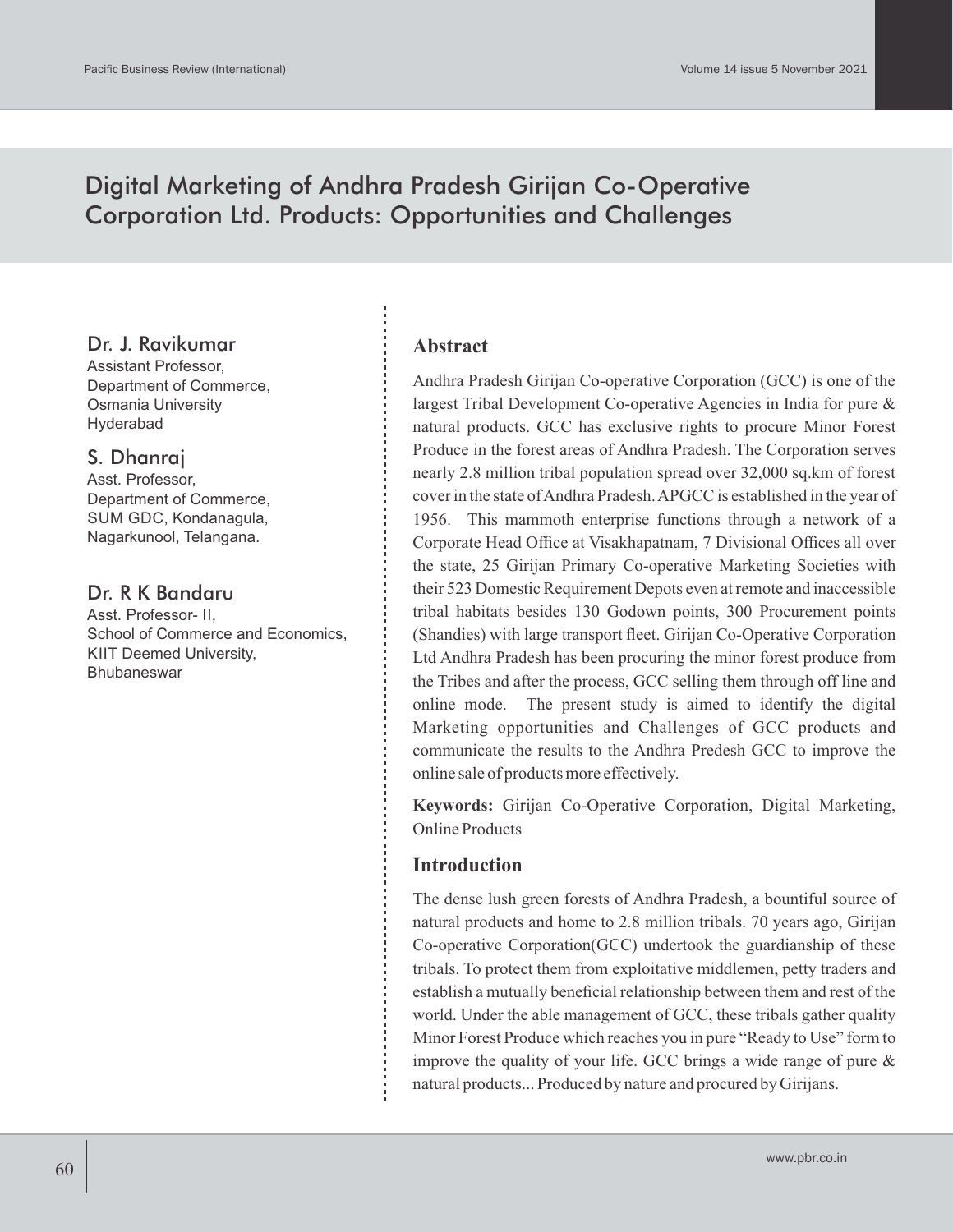Andhra Pradesh Girijan Co-operative Corporation (GCC) is one of the largest Tribal Development Co-operative Agencies in India for pure & natural products. GCC, with its infrastructure and 1104 employees, that includes Credit Clerks cum Purchase Assistants , Godown Assistants, salesmen ensures effective and timely service to tribals on one hand and the consumers of Andhra Pradesh on the other. The Corporation serves nearly2.8 million tribal population spread over 32,000 sq.km of forest cover in the state of Andhra Pradesh. APGCC is established in the year of 1956. This mammoth enterprise functions through a network of a Corporate Head Office at Visakhapatnam, 7 Divisional Offices all over the state, 25 Girijan Primary Cooperative Marketing Societies with their 523 Domestic Requirement Depots even at remote and inaccessible tribal habitats besides 130 Godown points, 300 Procurement points (Shandies) with large transport fleet.

## **Vision**

To empower and engage the tribals of Andhra Pradesh for their Socio-economic upliftment through marketing of their minor forest produce and surplus agricultural produces and to reach out the best quality natural, pure and organic products to the urban consumers at reasonable price.

# **Mission**

The Girijan Co-operative Corporation is a public Sector undertaking of Govt. of Andhra Pradesh established in the year 1956 with a Single Mission which is the Socioeconomic upliftment of Tribals in the State of Andhra Pradesh.

# **Functions of GCC**

- Purchasing Minor Forest Produce (MFP) and Agricultural Produce (AP) from them at reasonable and fair prices.
- Supplying Essential Commodities (ECs) and other Daily Requirements (DRs) at a fair price through a network of 523 Fair Price Shops otherwise called as Daily Requirement (DR) depots.
- Meeting their Credit requirements in an easy, convenient and effective manner.
- Imparting training to the tribals in collecting the Minor Forest Produce so that yields can be increased without endangering the trees and environment.
- Collecting the Minor Forest Produce at the very doorstep of the tribals.
- Guarding against deterioration and degradation of their produce.
- Researching to find better gradation and storage techniques.
- Pro-active search for adding new Minor Forest Produce to the list.

# **Review of Literature**

Dr. D. Satish Babu found that the results are envisage that several problems and deficiencies exist in organsational functional activity marketing and infrastructural aspects of reorganization. Shamrao Koreti discussed the Gond women lived her life shoulder to shoulder with the male sharing in all work, including earning of a livelihood. Most of the domestic work centered on her. She looked after the children, rearing livestock, cooked food for family. After independence has resulted in a great deal of change in the traditional life of the gonds. In urban areas now it is difficult to distinguish between the gonds and the non-gonds at social gatherings. The gonds have suitable accommodated a number of things in their household articles, human attires, food habits and personal hygiene's. Ravi Prakash Stated that the tribals will get a true and fair price by eliminating the middlemen and petty traders. Introduction of Computerization will make the system transparent and corruption-free and he mention that the Girijan Cooperative Corporation Ltd. is shortly planning to make available their products like Honey, Nannari Sharabth, Triphala churnam, Jasmine Soaps etc., at shopping malls in main cities. Mr.Neelmani Jay Sawal and Mrs. Sudeshna Saha found that tribes are treated as alienated entity from mainstream society. Even if government schemes are initiated for their welfare but that goes to the hands of upper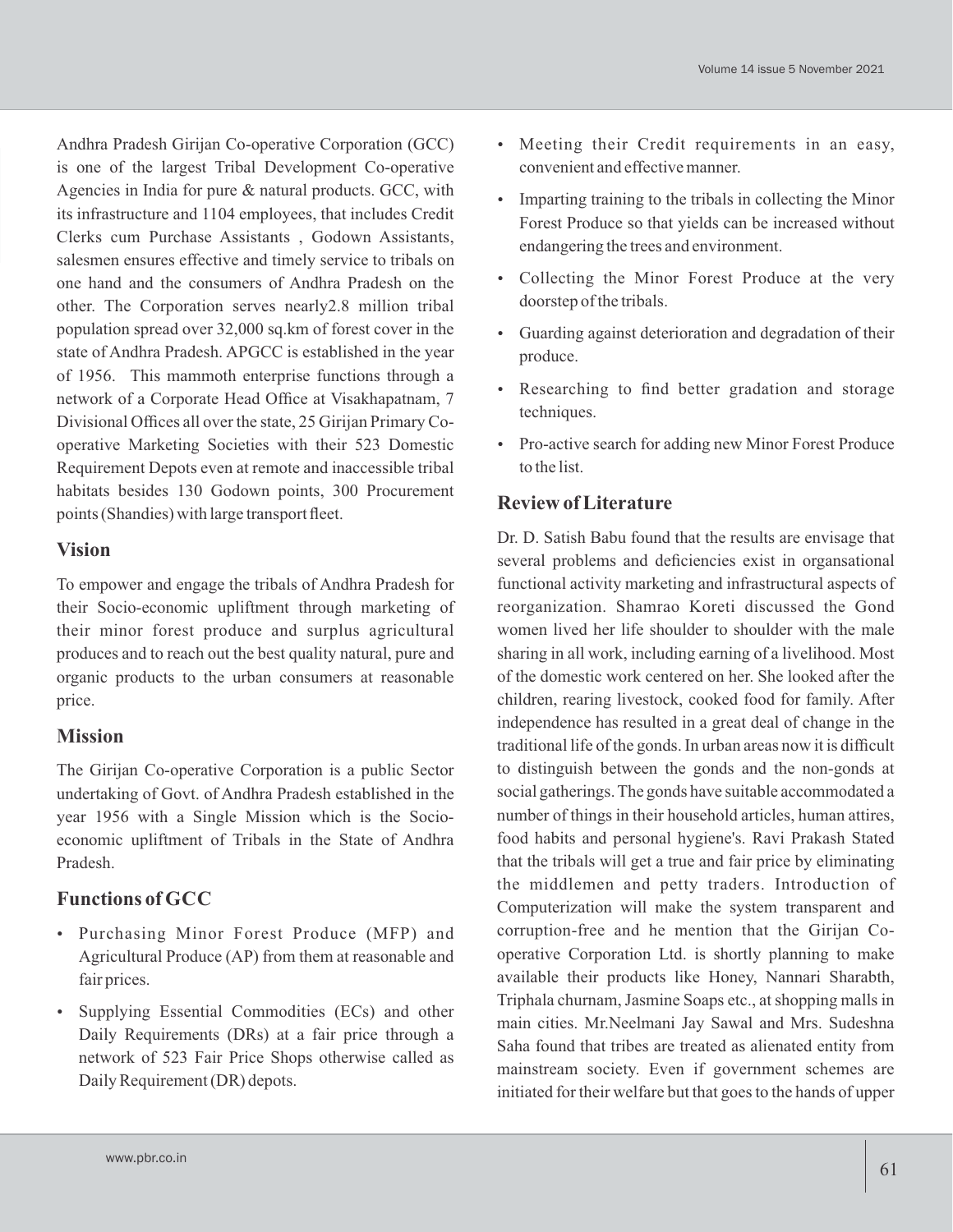caste people of society. The other problem before India is explosive population growth which undermines the whole development process. The absence of proper education is leading the tribes to live in a situation of darkness and agony. Therefore, amalgamation of numerous problems are leading rural and tribal issues multiply which needs a serious restructuring and planned approach. Dr.Pramila Pravan Patnaik found that the main aim of PESA Act is to facilitating participatory democracy in tribal areas by empowering the Gram Sabha to manage and control it own resources. This act covered control over money lending, Matters of prohibition, Ownership of Minor forest produce, Land transfer and Regulation of village market. The management of village markets is an important task assigned to the Panchayat Raj Institutions under PESA, village market normally exists in every GP. Mrs. Anjalli Vachhani Suggested that the significance of credibility in business in general and e-marketing in particular is enormous which can be addressed with skill development in the field of information technologies. G. Reza Kiani suggested that the business leaders and marketers understand the potentials of the virtual market and the opportunities offered by this new environment and use them effectively to support their objective Ms.Arjinder Kaur, Ms.Gurveen Sandhu concluded that the government and individuals are encouraged to join hands and see to the development and appreciation of marketing in all the economies of developing countries.

# **Need for the study**

Girijan Co-Operative Corporation Ltd Andhra Pradesh has been procuring the minor forest produce from the Tribes and after the process, GCC selling them through off line and online mode. The present study is aimed to identify the digital Marketing opportunities and Challenges of GCC products and communicate the results to the Andhra Predesh GCC to improve the online sale of products more effectively

## **Scope of the study**

The present study is restricted to identify the Digital Marketing opportunities and challenges of Girijan Cooperative Corporation Ltd. Products

# **Objectives**

- 1. To present the products of Girijan Co-operative Corporation Ltd. in online.
- 2. To Present the Retail Marketing Division Sales Performance of GCC Ltd.
- 3. To analyze the Digital Marketing opportunities and challenges of Girijan Co-operative Corporation Ltd. Products.

## **Research Methodology**

The study is a descriptive in nature and based on the nature of the study, the researcher has used the secondary data to identify Girijan Co-operative Corporation Ltd. performance and its products. The sources used to collect the secondary data are GCC annual Reports and official website of GCC, GCC magazines, press notes and also previous journals. The study used the simple statistical tools like Graphs, Charts, Tables, and ANOVA (EXCEL) test, 't' test to present the data in statistical way.

# **Hypothesis**

- 1. There is no significant mean difference between Online and Offline sale of GCC Products.
- 2. There is no significant mean difference among the GCC Divisions retail Marketing Sales volume.

# **GCC Online Products**

Girijan Co-Operative Corporation Ltd Andhra Pradesh has introduced a wide range of value-added products in various pack sizes (developed from forest based items and also agricultural produce commodities) to suit the consumers preference. Girijan Co-Operative Corporation Ltd Andhra Pradesh Online Products are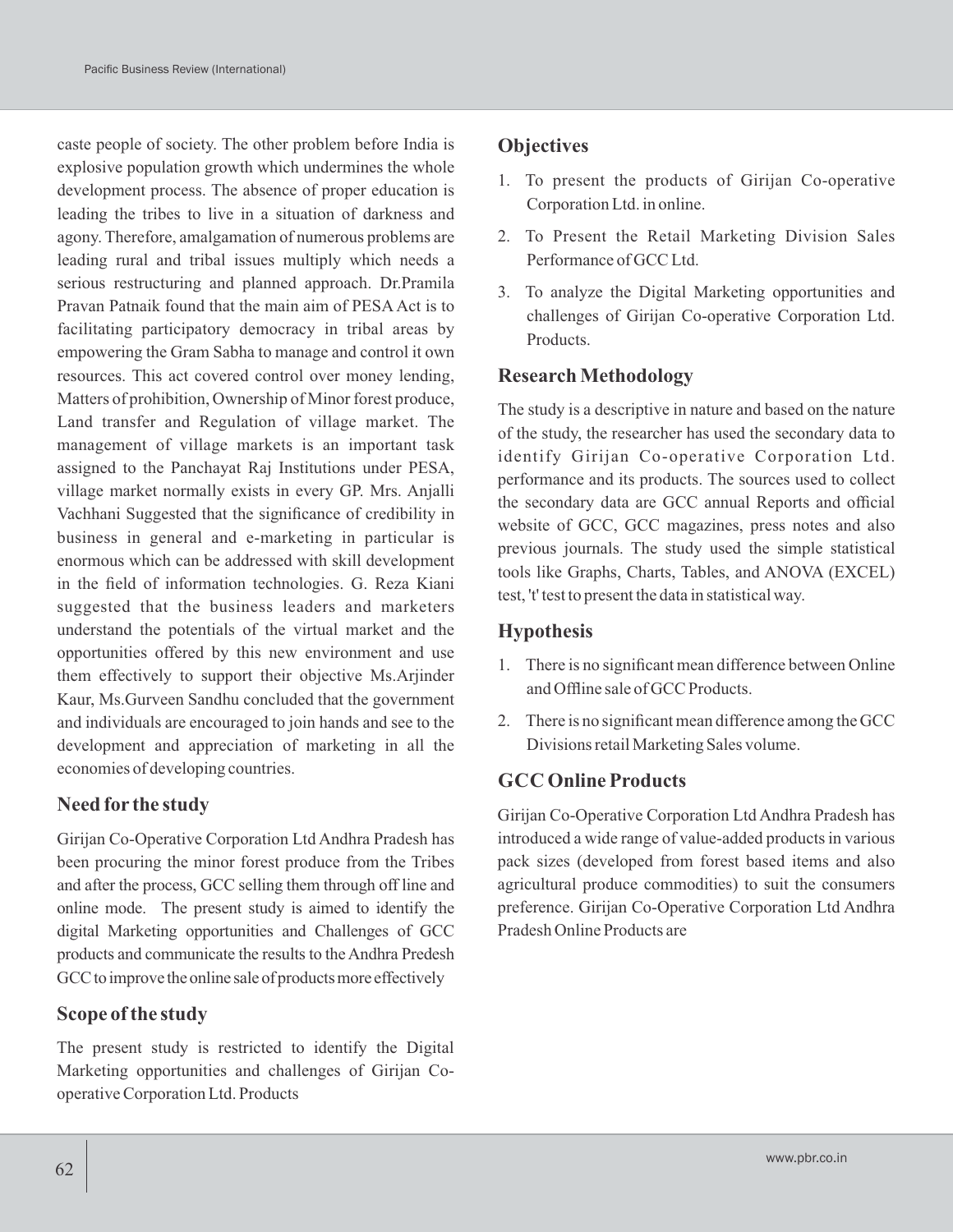| 1              | <b>HONEY</b>                     | 5kg Can           | 39 | Turmeric powder                    | 100 gms.          |
|----------------|----------------------------------|-------------------|----|------------------------------------|-------------------|
| $\overline{2}$ | HONEY (Pet Jar)                  | 1kg               | 41 | Kukuma powder                      | 100 gms.          |
| $\overline{4}$ | HONEY (Pet Jar)                  | 500 gms.          | 42 | Kukuma powder                      | 50 gms.           |
| 6              | <b>HONEY</b>                     | 250gr.            | 44 | Chilly powder                      | 500 <sub>gr</sub> |
| 9              | Flower Tamarind                  | 1kg               | 45 | Ragi Powder                        | 500 <sub>gr</sub> |
| 10             | Flower Tamarind                  | 500 grms          | 46 | Triphala powder                    | 100 <sub>gr</sub> |
| 11             | JasmineSoaps saver pack(5soaps)  | 125gms.           | 47 | Triphala Ras                       | 500 ml            |
| 12             | Aloeverasoap saver pack(5sps)    | 125gms.           | 48 | Soapnut Powder                     | 200 <sub>gr</sub> |
| 13             | Neem soap Saver pack (5sps)      | 125gms.           | 49 | Sheekakai Powder                   | 200 <sub>gr</sub> |
| 14             | Turmeric soap Saver pack (5 sps) | 125gms.           | 50 | Soapnut Pulp                       | 500 <sub>gr</sub> |
| 15             | Aloevera soap                    | 150gms.           | 51 | Soapnut Shampoo                    | 5ml Scht          |
| 16             | Jasmine soap                     | 75gr              | 52 | Shikakai Shampoo                   | 5ml Scht          |
| 17             | Aloevera soap                    | 75gr              | 53 | Soapnut Shampoo                    | 100ml Btle        |
| 18             | Jasmin Soap                      | 125gr             | 54 | Shikakai Shampoo                   | 100ml Btle        |
| 20             | Aloevera soap                    | 100 <sub>gr</sub> | 55 | Coffee Powder 60/40                | $200$ gms.        |
| 21             | Jasmine soap                     | 100 <sub>gr</sub> | 56 | Vaisakhi Coffee Powder 70/30       | 200 gms.          |
| 22             | Neem Soap                        | 100 <sub>gr</sub> | 57 | Coffee Powder pure                 | 200 gms.          |
| 23             | Turmeric Soap                    | 100 <sub>gr</sub> | 58 | Coffee Powder 60/40 Special        | 260 gms.          |
| 24             | Aloevera soap                    | 20gr              | 59 | <b>Roasted Beans</b>               | 200 grms          |
| 25             | Jasmine soap                     | 35 grms           | 60 | Coffee Powder pure                 | 240 grms          |
| 26             | Gift pack 4 soaps                | 125gr             | 61 | Nannari Tetra Pack                 | 200ml             |
| 27             | Nannari Sharbat                  | 750ml             | 62 | Jute Bags                          |                   |
| 28             | <b>Bilva Sharbat</b>             | 750ml             | 63 | Coffee Gift Box Small              | $10$ kgs          |
| 31             | Cuttings                         | 500 gms           | 64 | <b>Coffee Roasted Beans</b>        | 25 kgs            |
| 32             | Rajmah Red.                      | 500 gms.          | 65 | GCC Araku valley coffe cups liquid |                   |
| 33             | Dry Chillies                     | 200 grms          | 66 | Gift Boxes Big with 3 varaities    |                   |
| 35             | Amla powder                      | 200 <sub>gr</sub> | 67 | Non Wave Covers                    |                   |
| 37             | Turmeric powder                  | 500 gms.          | 68 | Araku Valley Instant Coffee        | 2 grms            |
| 38             | Turmeric powder                  | 200 gms.          | 69 | Araku Valley Instant Coffee        | 10 grms           |

#### **Pure and Natural (Organic) Products of Girijan Co-Operative Corporation Ltd. Andhra Pradesh**

# **Opportunities of Digital Marketing**

There are many opportunities of digital marketing of Andhra Pradesh Girijan Co-operative Corporation Ltd. Some are discussed below.

## **Brand development**

A well maintained website with quality content targeting the needs and adding value to GCC organic products target consumers can provide significant value and lead generation opportunities.

# **Optimize for conversion**

The ability to track a consumer journey beginning at the first click allows GCC to test and optimize website for conversion on an ongoing basis.

## **Social Media Advertising**

Social media gives brands the tools to target ads to a very specific demographic. For example most social networks such as LinkedIn allow brands to show ads only to people who belong to a specific age group or location. It can even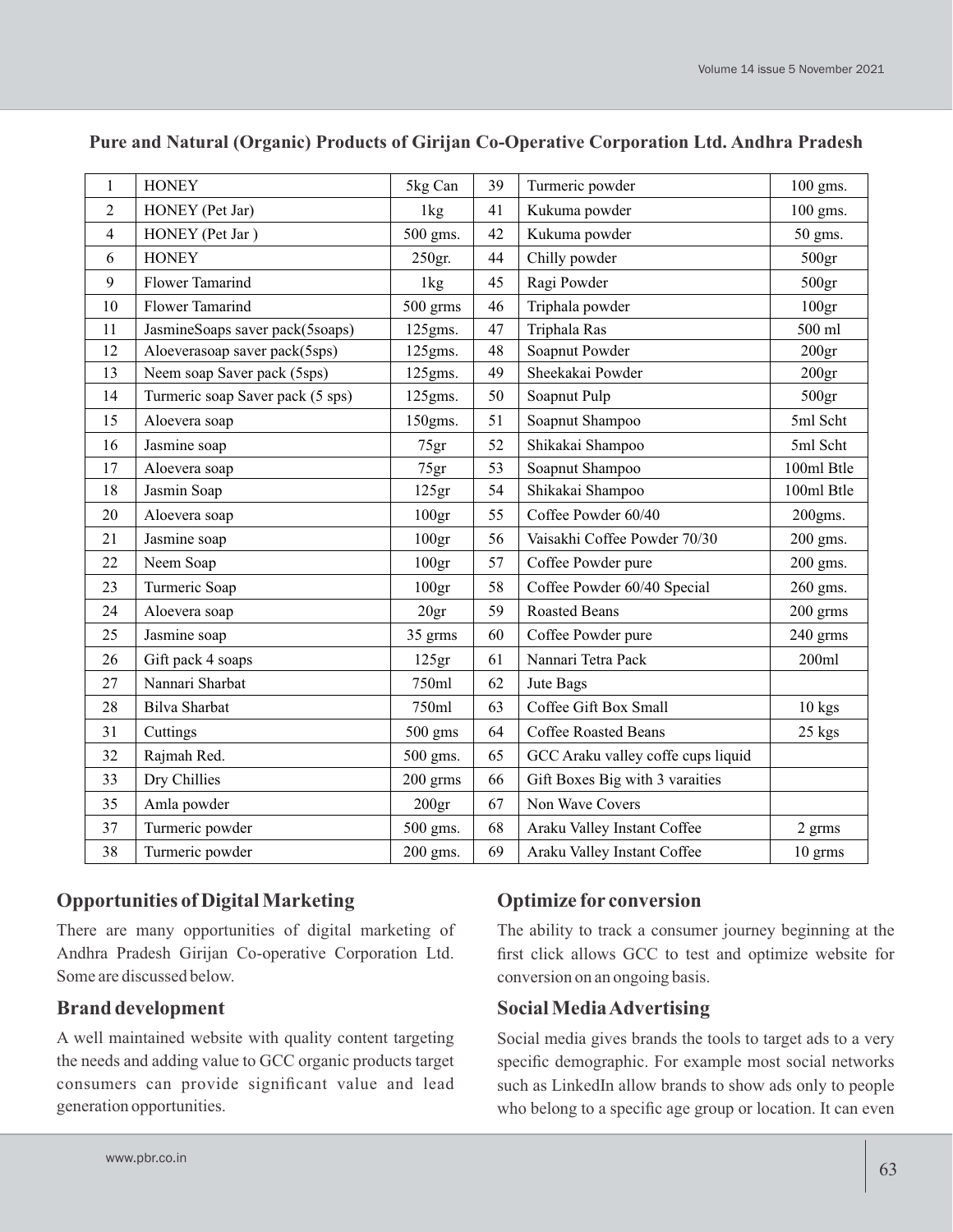target ads based on people's likes and interests on the platform and on their business demographics. GCC can also leverage social listening to learn more about their competitors or to identify gaps or over saturations in the market.

#### **Connect with mobile consumers**

Having a dominant online presence that is optimized for Smartphone and Tablet users of india can influence buying behavior. Most of mobile searchers use their phones to check on prospective in-store purchases, and relevant information to their queries and also mobile users have purchased from a different brand than the one they had in mind because of the information listed.

#### **Become more competitive**

Digital marketing is how businesses are working now, and will continue to work in the future. If a business is not already in the digital marketing game, then it is behind.

#### **Challenges Facing Digital Marketing**

The major challenges digital marketing of Andhra Pradesh Girijan Co-operative Corporation Ltd. Some are discussed below.

# **Meeting Expectations of Consumers in the Digital Age**

The mobile, always-on generation expects very different experiences from companies and organizations. Nobody wants to wait in line for services anymore. Instead, they want to be able to arrange their whole lives online.

#### **The Age of Consumer Centricity**

Gaining a more holistic view of a consumer is a key driver for GCC who realize that they need to simplify their brand experience. Being able to offer a good, joined-up experience across all consumer touch points is a competitive advantage.

#### **Intensifying Competition**

Digital channels are relatively cheap, compared with traditional media, making them within reach of practically every business of every size. As a result, it's becoming a lot harder to capture consumers' attention.

#### **Speed and Innovation**

In digital channels, marketing can happen at light speed – aka in real time. Once we put a campaign in market, we can immediately see user actions and reactions to it. No longer does it take months to compile data and write performance reports. With this comes the ability to optimize in real time as well. But too often, the companies don't have processes in place to enable the quick reaction to problems or opportunities.

# **Organizational Structure and Knowledge Sharing**

In many large organizations, departmental silos were created originally for the purpose of standardization and efficiency. Unfortunately, in the fast-moving digital marketing world, these very silos now mean incredible inefficiency, slowness to react to opportunities, and knowledge gaps. While most companies don't have the luxury of reorganizing, there are processes that can be put in place to increase knowledge sharing and speed.

#### **Analysis**

Table 1 shows the retail marketing division godown point wise sales for the financial year 2017-18. It is observed that the GCC organic product online sales took place in Hyderabad and Visakhapatnam division godown points only and the overall annual online sales were less than one percent (0.55%) among the total RMD godown point sales. It is also observed that the online sales of GCC products were (1.48%) in the month of January and followed by (1.02%) December and rest of months less than one percentage expect of April, May, July and February and this month's online sales volumes were 0%. It is concluded that the GCC has to expand the online sales to remaining division godown points and also give the proper advertising about the GCC online products in print and electronic media.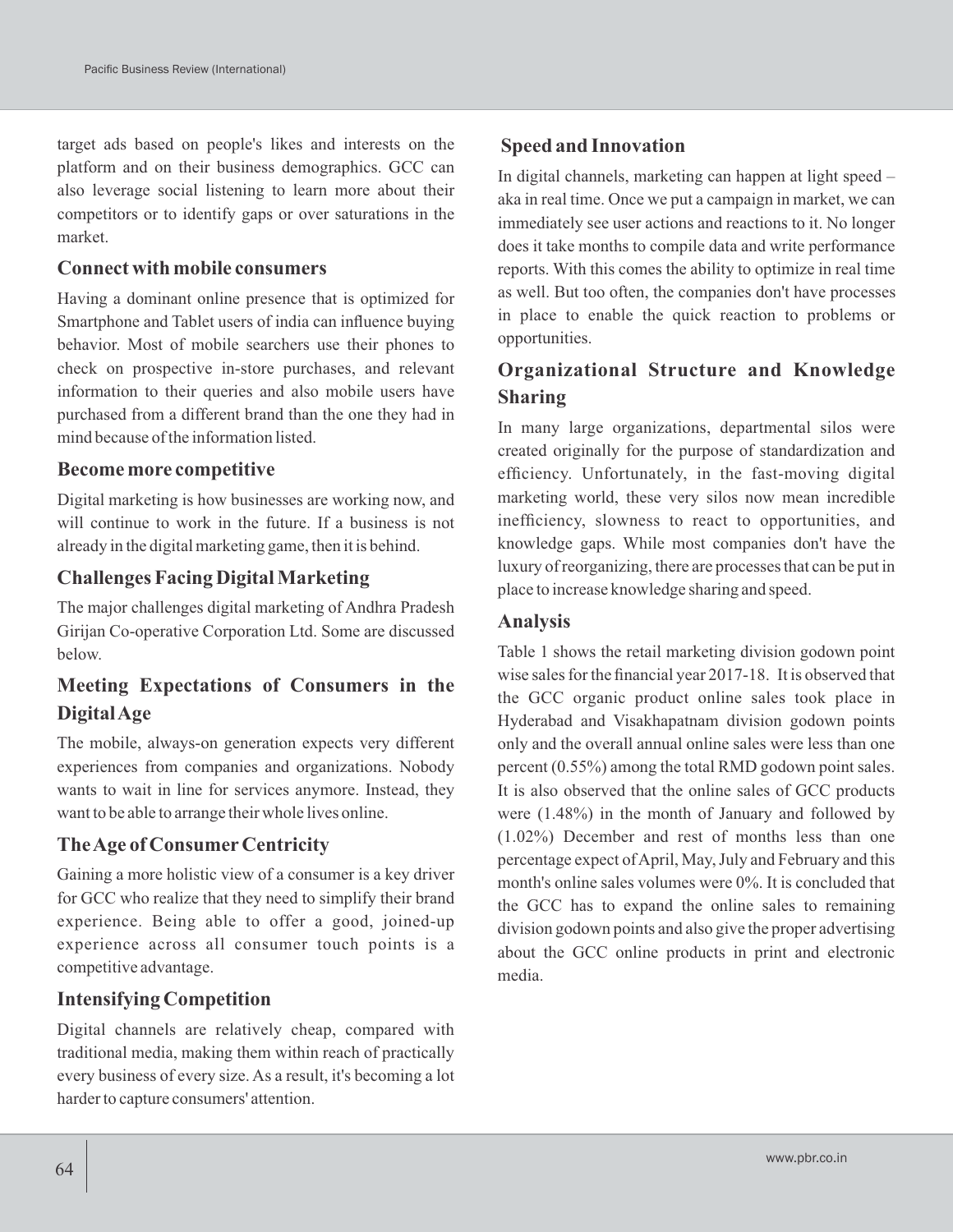| <b>Sales</b> | <b>Retail Marketing Division Godown point wise Sales</b> |              |              |              |                |                       | Total     |           |              |           |                |
|--------------|----------------------------------------------------------|--------------|--------------|--------------|----------------|-----------------------|-----------|-----------|--------------|-----------|----------------|
| Month        | Hyderabad                                                |              | Visakapatnam |              | Vijayawad<br>a | Rajamahendra<br>varam | Tirupathi |           |              |           | Percent<br>age |
|              | Offline                                                  | Online       | Offline      | Online       | Offline        | Offline               | Offline   | Offline   | Online       | Total     | $\frac{0}{0}$  |
| Apl17        | 407527                                                   | $\mathbf{0}$ | 3387630      | $\theta$     | 3015071        | 2436470               | 4288509   | 13535207  | $\mathbf{0}$ | 13535207  | $\mathbf{0}$   |
| $17-May$     | $\mathbf{0}$                                             | $\mathbf{0}$ | 4430510      | $\theta$     | 3443422        | 1545400               | 1152004   | 10571336  | $\mathbf{0}$ | 10571336  | $\bf{0}$       |
| $17 - Jun$   | 973012                                                   | 78840        | 4238969      | 2002         | 3288810        | 1809398               | 516829    | 10827018  | 80842        | 10907860  | 0.74%          |
| $17 -$ Jul   | 319581                                                   | $\mathbf{0}$ | 2116752      | $\theta$     | $\theta$       | $\Omega$              | 396654    | 2832987   | $\mathbf{0}$ | 2832987   | $\mathbf{0}$   |
| $17-Aug$     | 1257508                                                  | 104389       | 4163098      | $\theta$     | 3324867        | 2776247               | 453287    | 11975007  | 104389       | 12079396  | $0.86\%$       |
| $17-Sep$     | 997326                                                   | 24559        | 4537723      | $\mathbf{0}$ | 4019025        | 1723370               | 394849    | 11672293  | 24559        | 11696852  | $0.21\%$       |
| $17-Oct$     | 1328002                                                  | 79605        | 5148043      | $\mathbf{0}$ | 4179528        | 2483773               | 464587    | 13603933  | 79605        | 13683538  | $0.58\%$       |
| $17-Nov$     | 1485170                                                  | 91811        | 5730532      | $\theta$     | 4393916        | 1680380               | 517860    | 13807858  | 91811        | 13899669  | 0.66%          |
| 17-Dec       | 1548580                                                  | 152707       | 4864830      | $\theta$     | 4983529        | 2509566               | 917409    | 14823914  | 152707       | 14976621  | $1.02\%$       |
| $18 - Jan$   | 1203180                                                  | 225078       | 6109368      | $\Omega$     | 4941711        | 2126284               | 566017    | 14946560  | 225078       | 15171638  | 1.48%          |
| $18-Feb$     | 1037692                                                  | $\mathbf{0}$ | 6991340      | $\Omega$     | 4212803        | 2186108               | 803110    | 15231053  | $\mathbf{0}$ | 15231053  | $\mathbf{0}$   |
| 18-Mar       | 1585653                                                  | 76451        | 6163189      | $\theta$     | 5172314        | 2512219               | 821980    | 16255355  | 76451        | 16331806  | $0.46\%$       |
| Total        | 12143231                                                 | 833440       | 57881984     | 2002         | 44974996       | 23789215              | 11293095  | 150082521 | 835442       | 150917963 | $0.55\%$       |

**Table 1 - Retail Marketing Division Godown point wise Sales from April 2017 to March 2018**

 *Source: Computed from GCC Annual Reports*

Table 2 shows the division wise retail marketing division sales for the financial year 2017-18. It is observed that the GCC organic product offline sales among the seven divisions Rampa Chodavaram stands first place with 254.16 lakhs followed by Tirupathi 200.58 lakhs, Paderu 108.74 lakhs, Srisailam 107.01 lakhs, Parvathipuram 54.36 lakhs, Seethampeta 35.34 lakhs and last place stands with 28.44 lakhs in Chintapalli. It is also observed that the total offline sale of GCC products in the year 2018 was 788.63 lakhs in all seven divisions. It is concluded that the GCC should concentrate on the seethampeta, chintapalli and parvathipuram divisions to implement the strategies to improve the sales volume.

|  |  |  |  | Table 2 -Division wise Retail Marketing Division Sales from April 2017 to March 2018 |
|--|--|--|--|--------------------------------------------------------------------------------------|
|--|--|--|--|--------------------------------------------------------------------------------------|

| <b>Sales</b> | <b>Division wise Retail Marketing Division Sales</b> |               |        |              |              |           |                  |              |
|--------------|------------------------------------------------------|---------------|--------|--------------|--------------|-----------|------------------|--------------|
| Month        | Seethampeta                                          | Parvathipuram | Paderu | Chinthapalli | R.Chodavaram | Tirupathi | <b>Srisailam</b> | <b>Total</b> |
| $17-Apl$     | 1.08                                                 | 7.84          | 3.71   | 0.66         | 10.37        | 42.89     | 3.22             | 69.77        |
| 17-May       |                                                      | 2.12          | 3.66   | 0.85         | 11.93        | 11.72     | 4.62             | 35.9         |
| $17 - Jun$   | 4.74                                                 | 8.2           | 13.74  | 1.96         | 22.64        | 22.13     | 13.71            | 87.12        |
| $17 -$ Jul   | 6.39                                                 | 2.9           | 12.51  | 3.22         | 3.52         | 6.33      | 4.22             | 39.09        |
| $17-Aug$     | 1.96                                                 | 9.12          | 10.78  | 3.92         | 7.26         | 16.03     | 7.63             | 56.7         |
| $17-Sep$     | 4.49                                                 | 4.87          | 6.26   | 2.49         | 14.48        | 12.95     | 10.25            | 55.79        |
| $17-Oct$     | 6.46                                                 | 3.83          | 9.32   | 2.32         | 13.29        | 9.87      | 16.27            | 61.36        |
| $17-Nov$     | $\theta$                                             | 5.04          | 8.72   | 3.85         | 9.25         | 7.82      | 7.12             | 41.8         |
| $17 - Dec$   | $\mathbf{0}$                                         | 2.72          | 8.96   | 2.41         | 38.35        | 13.94     | 8.21             | 74.59        |
| $18$ -Jan    | $\mathbf{0}$                                         | 1.96          | 9.65   | 2.45         | 44.16        | 14.36     | 20.46            | 93.04        |
| 18-Feb       | $\theta$                                             | 3.75          | 11.95  | 2.45         | 46.12        | 28.91     | 5.35             | 98.53        |
| $18-Mar$     | 9.22                                                 | 2.01          | 9.48   | 1.86         | 32.79        | 13.63     | 5.95             | 74.94        |
| Total        | 35.34                                                | 54.36         | 108.74 | 28.44        | 254.16       | 200.58    | 107.01           | 788.63       |

*Source: Computed from GCC Annual Reports*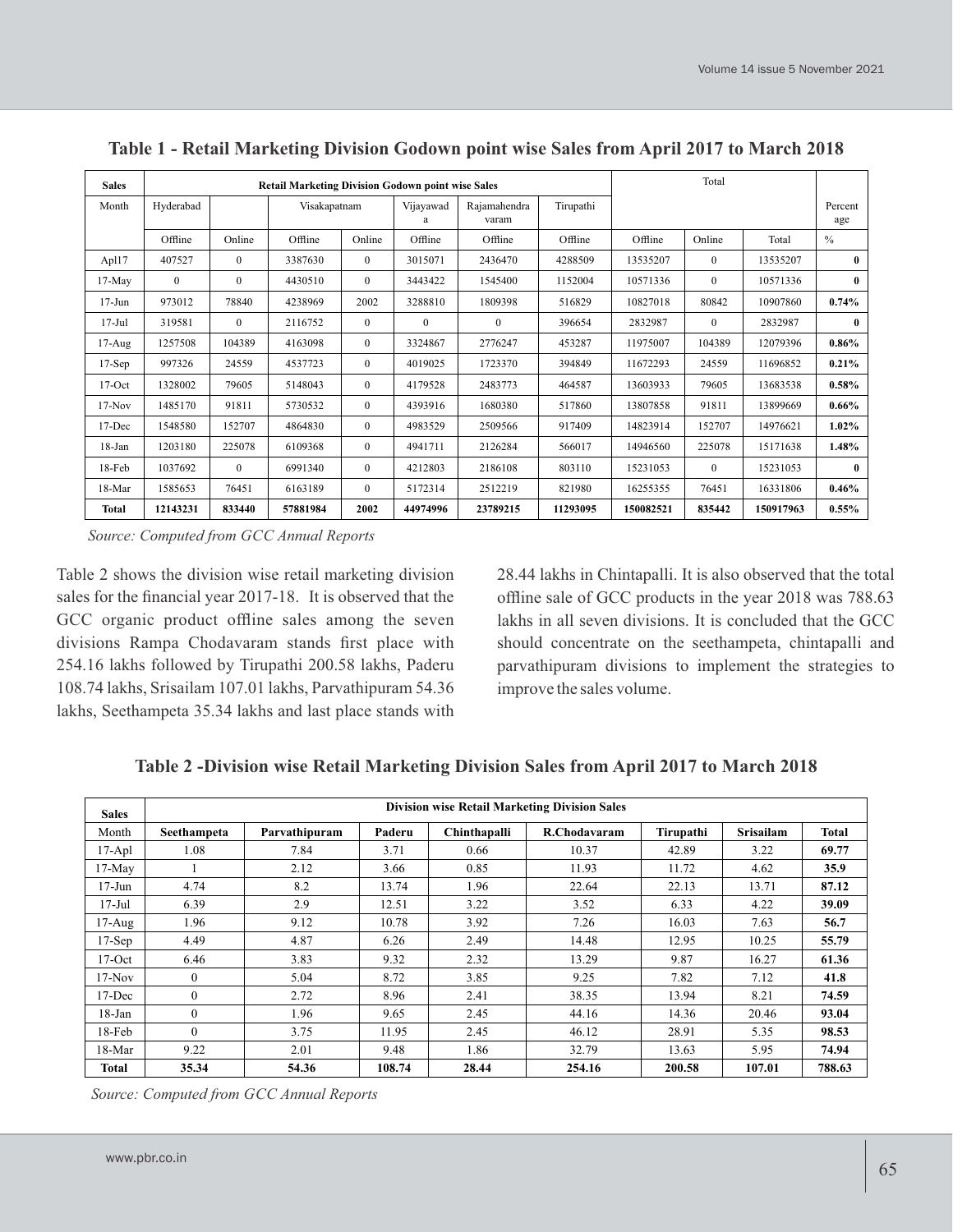#### **1. H01: There is no significant mean difference between Online and Offline sale of GCC Products.**

Table 3 and 3(a) show the mean difference between online sales and offline sales in respect of total sales of GCC. Based on the nature of the data, the study used Independent Sample 'T' test. According to the results, the calculated p value is 0.000 which is less than the standard value 0.05 at 5% level of significant. Hence, the null hypothesis is

rejected and it is concluded that there is no significant mean difference between online sales and offline sales in respect of total sales of GCC. It is concluded that the offline sales were more than the online sales among the total sales volume of GCC in the financial year of 2018. Therefore it is suggested that the GCC should concentrate on online sales by giving proper advertising and expanding the online sales all over India.

| $1411122 = 111231$      |                     |    |             |                |                 |  |  |
|-------------------------|---------------------|----|-------------|----------------|-----------------|--|--|
| <b>Group Statistics</b> |                     |    |             |                |                 |  |  |
| Mode of Sale            |                     |    | Mean        | Std. Deviation | Std. Error Mean |  |  |
| Sales Volume            | <b>Online Sales</b> | 12 | 69620.16    | 70364.33       | 20312.43        |  |  |
|                         | Offline Sales       | 12 | 12506876.75 | 3540394.05     | 1022023.73      |  |  |

**Table 3 -T-test**

*Source: computed from secondary data*

| $\sim$ $\sim$ $\sim$ $\sim$ $\sim$ $\sim$ $\sim$ $\sim$ |                     |                |             |                |                 |  |  |
|---------------------------------------------------------|---------------------|----------------|-------------|----------------|-----------------|--|--|
| <b>Group Statistics</b>                                 |                     |                |             |                |                 |  |  |
| Mode of Sale                                            |                     |                | Mean        | Std. Deviation | Std. Error Mean |  |  |
| Sales Volume                                            | <b>Online Sales</b> | $\overline{2}$ | 69620.16    | 70364.33       | 20312.43        |  |  |
|                                                         | Offline Sales       | ി              | 12506876.75 | 3540394.05     | 1022023.73      |  |  |

**Table 3 (a)**

*Source: computed from secondary data*

#### **2. H02:There isno significantmeandifference among the SevenGCCDivisionsretailMarketingSalesvolume.**

Table 4 shows the mean difference among the Seven GCC Divisions retail Marketing Sales volume. Based on the nature of the data, the study used ANOVA test. According to the results, the calculated 'p' value is 0.000 which is less than the standard value 0.05 at 5% level of significant. Hence, the null hypothesis is rejected and it is concluded that there is a significant mean difference among the Seven GCC Divisions retail Marketing Sales volume.

| $\sim$<br>$\sim$<br>v<br>٧<br>× |  |
|---------------------------------|--|
|---------------------------------|--|

| <b>ANOVA</b>   |                |    |             |        |      |  |  |
|----------------|----------------|----|-------------|--------|------|--|--|
| Sales Volume   |                |    |             |        |      |  |  |
|                | Sum of Squares | df | Mean Square |        | Sig. |  |  |
| Between Groups | 3689.146       | O  | 614.858     | 10.967 | .000 |  |  |
| Within Groups  | 4316.908       | 77 | 56.064      |        |      |  |  |
| Total          | 8006.053       | 83 |             |        |      |  |  |

*Source: computed from secondary data*

#### **Testing of Hypothesis**

| <b>Hypothesis</b>                                                                                                  | 'P' value | <b>Results</b> |
|--------------------------------------------------------------------------------------------------------------------|-----------|----------------|
| $H_{01}$ : There is no significant mean difference between Online and Offline sale of GCC Products.                | 0.00      | Rejected       |
| $H_{02}$ : There is no significant mean difference among the Seven GCC Divisions retail Marketing<br>Sales volume. | 0.00      | Rejected       |